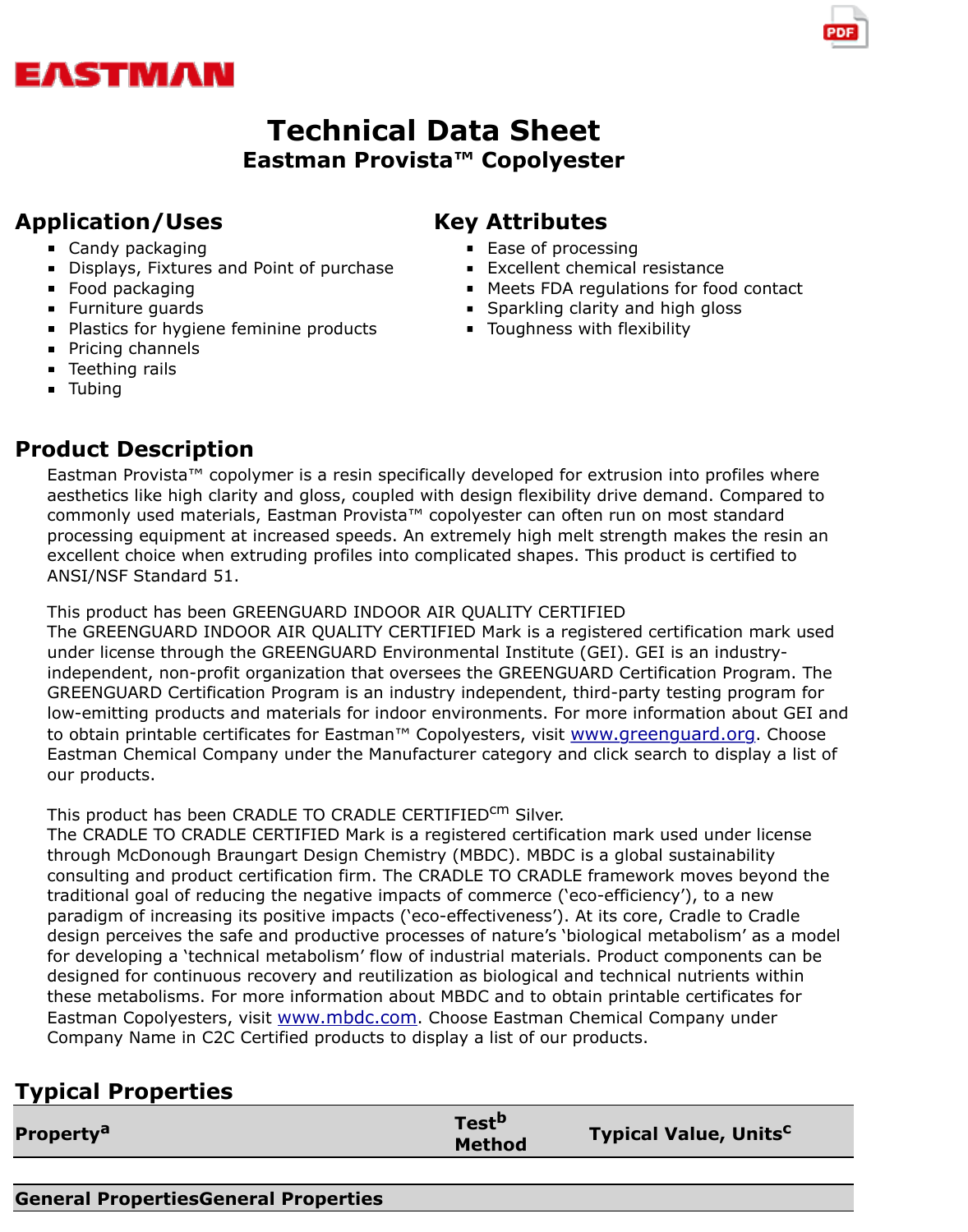| <b>Specific Gravity</b> | D 792 | 1.27 |
|-------------------------|-------|------|
|                         |       |      |

| <b>Mechanical PropertiesMechanical Properties</b>                 |                         |                            |
|-------------------------------------------------------------------|-------------------------|----------------------------|
| Tensile Stress @ Yield                                            | D 638                   | 50 MPa (7300 psi)          |
| Tensile Stress @ Break                                            | D 638                   | 28 MPa (4100 psi)          |
| Elongation @ Yield                                                | D 638                   | 4%                         |
| Elongation @ Break                                                | D 638                   | 110%                       |
| <b>Flexural Modulus</b>                                           | D 790                   | 2100 MPa (3.0 x 105 psi x  |
|                                                                   |                         | $105$ psi)                 |
| <b>Flexural Strength</b>                                          | D 790                   | 68 MPa (9900 psi)          |
| Rockwell Hardness, R Scale                                        | D 785                   | 108                        |
| Izod Impact Strength, Notched                                     |                         |                            |
| @ 23°C (73°F)                                                     | D 256                   | 94 J/m $(1.8 ft·lbf/in.)$  |
| $@ -40°C (-40°F)$                                                 | D 256                   | 53 J/m (1.0 ft·lbf/in.)    |
| Impact Strength, Unnotched                                        |                         |                            |
| @ 23°C (73°F)                                                     | D 4812                  | <b>NB</b>                  |
| $@ -40°C (-40°F)$                                                 | D 4812                  | <b>NB</b>                  |
| Impact Resistance (Puncture), Energy @ Max. Load                  |                         |                            |
| @ 23°C (73°F)                                                     | D 3763                  | 36 J $(27 ft·lbf)$         |
| @-40°C (-40°F)                                                    | D 3763                  | $35$ J (26 ft $\cdot$ lbf) |
| <b>Thermal PropertiesThermal Properties</b>                       |                         |                            |
| Deflection Temperature                                            |                         |                            |
| @ 0.455 MPa (66 psi)                                              | D 648                   | 70°C (158°F)               |
| @ 1.82 MPa (264 psi)                                              | D 648                   | 62°C (143°F)               |
| @ 1 kg load<br><b>Vicat Softening Temperature</b>                 | D 1525                  | 83°C (181°F)               |
| <b>Optical PropertiesOptical Properties</b>                       |                         |                            |
| Haze                                                              | D 1003                  | 0.6%                       |
| Regular Transmittance                                             | D 1003                  | 87%                        |
| <b>Total Transmittance</b>                                        | D 1003                  | 90%                        |
| <b>Gloss</b><br>@60°                                              | D 2457                  | 152                        |
| <b>Typical Processing ConditionsTypical Processing Conditions</b> |                         |                            |
| <b>Drying Temperature</b>                                         | 71°C (160°F)            |                            |
| Drying Time                                                       | 6 hrs                   |                            |
| Processing Melt Temperature                                       | 249-271°C (480-520°F)   |                            |
| Mold Temperature                                                  | $16 - 38$ °C (60-100°F) |                            |

**<sup>a</sup>** *Unless noted otherwise, all tests are run at 23°C (73°F) and 50% relative humidity.*

**<sup>b</sup>** *Unless noted otherwise, the test method is ASTM.*

**<sup>c</sup>** *Units are in SI or US customary units.*